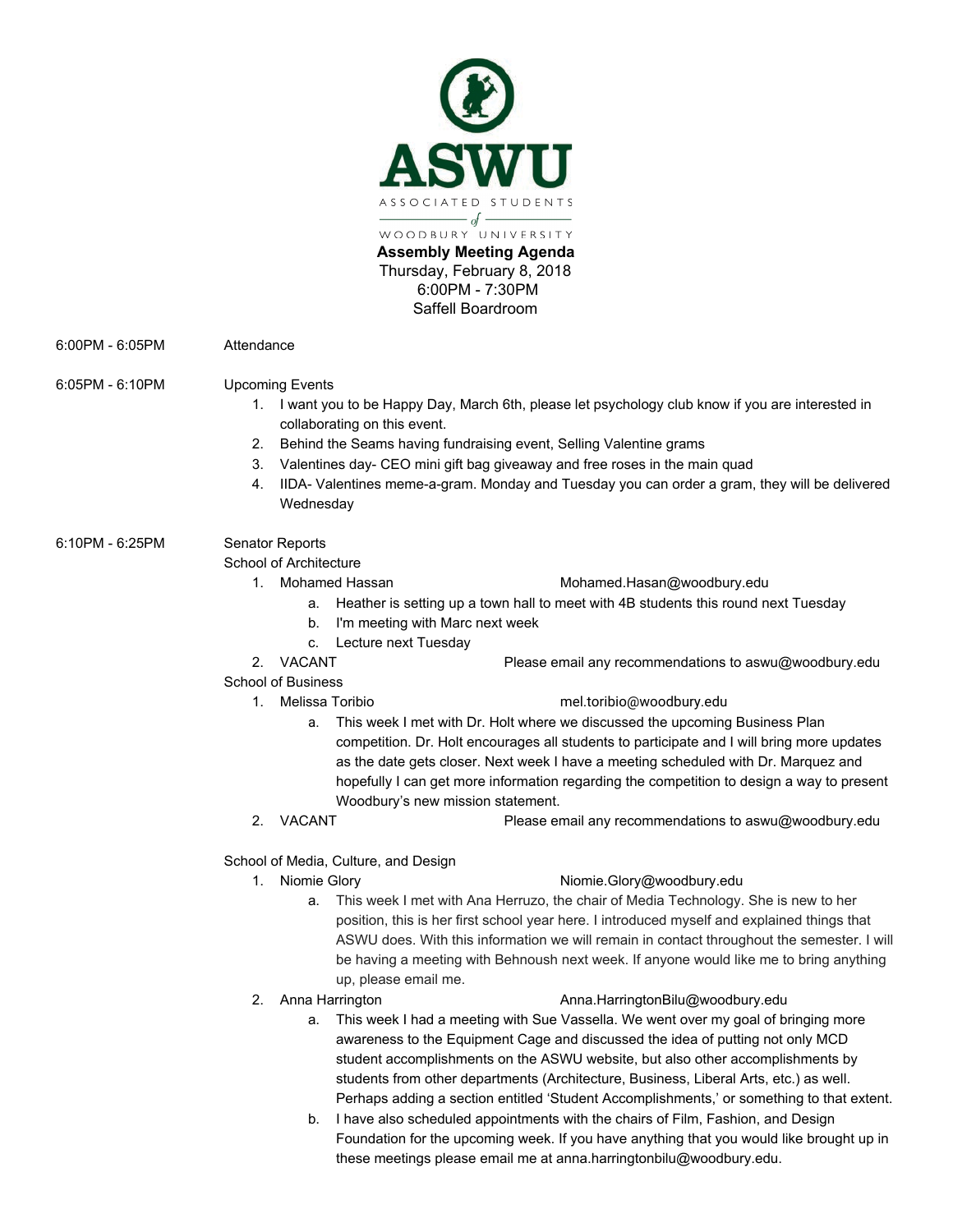- c. If anyone has any comments, concerns, questions, or needs clarification on anything please reach out to me. I more than willing to help.
- d. Thank you!

## College of Liberal Arts

# 3. Akeima Young akeima.young@woodbury.edu

- a. Hey everyone, this week for COLA I met with my dean and discussed the ways we can get people involved in a job fair for the college of liberal arts. We will be asking people to take a survey on what careers they would be interested in getting more information about. If you are in the College of Liberal Arts please reach out to me to let me know what you'd like to see. I will be making appointments with my chairs for this upcoming week.
- 4. VACANT Please email any recommendations to aswu@woodbury.edu
- 6:25PM 6:40PM Executive Board Reports
	- 1. Alexandra Holguin, President alex.holguin@woodbury.edu
		- a. Elections:I would like to announce who is running for your 2018-2019 ASWU Executive Board.
			- i. President- Bennet Cariaga
			- ii. Executive Vice President- William Garcia
			- iii. Vice President of Finance- Veronia Alkomos
			- iv. Vice President of Student Organizations- Destiny Garcia, Valeria Alkomos, and Sungmin Lee
			- v. Vice President of Marketing Adam Ramirez
			- vi. Vice President of Student Life Crystal Sims
			- vii. Good luck to all those running and thank you for your commitment to ASWU.
			- viii. Voting will take place February 26th through March 2nd through a link sent to your emails. Campaigning will begin next week Monday the 12th.
		- b. Restroom Bulletin Boards will begin production shortly replacing all current restroom bulletin boards and adding two more locations one being in the ASWU gym and the other being in the whitten center. If the bulletin boards continue to be successful I hope to the next executive board continues to expand to other restrooms that may not have them.
		- c. Bust of Mr. Woodbury we got a sneak peek of our Mr. Woodbury bust and he's looking very nice. I am currently working with Erik Greeny to find a pedestal and a location for the bust. If anyone knows places that can produce a pedestal similar to the one in the library courtyard please let me know.
		- d. The SoB and MCD bulletin boards are scheduled to arrive around mid April we are hoping to push that to sooner but is not guaranteed.
		- e. WASC is the university accreditation that is coming to visit in March. We would like to ask some student leaders to join a meeting with us on Thursday, March 8th from 11:15-12:15p if you are interested please stay after the meeting to discuss this with Mauro.
		- f. Lastly, a reminder please remember to respect that ASWU members are students to and please do not approach members of ASWU about ASWU during class time. Thank you.
	- 2. William Garcia, Executive VP william.garcia@woodbury.edu
		- a. Hello everyone, hope all is going well with classes, reminder that this sunday is our Organizations Allocation Committee meeting. Any organizations that are requesting funding must attend. Bennet and Marta will be chairing the meeting and will provide you with more information
		- b. Update on the outgoing mailbox, it has been here and we are waiting on a vinyl with our logo to be put on it (which will be coming within the next week) so expect to see the drop off mailbox soon
	- 3. Bennet Cariaga, VP of Finance bennet.cariaga@woodbury.edu
		- a. Hi! OAC is coming up fast and so are the deadlines! The following orgs have not turned in their contracts: Psychology Students Association and 7500 Club (as of this report). Please see me after this meeting.
		- b. Reminder: The OAC Funding Request is due tomorrow, Friday, February 9, at 9:00PM. As of this report, I have received only one application. Thank you BSA!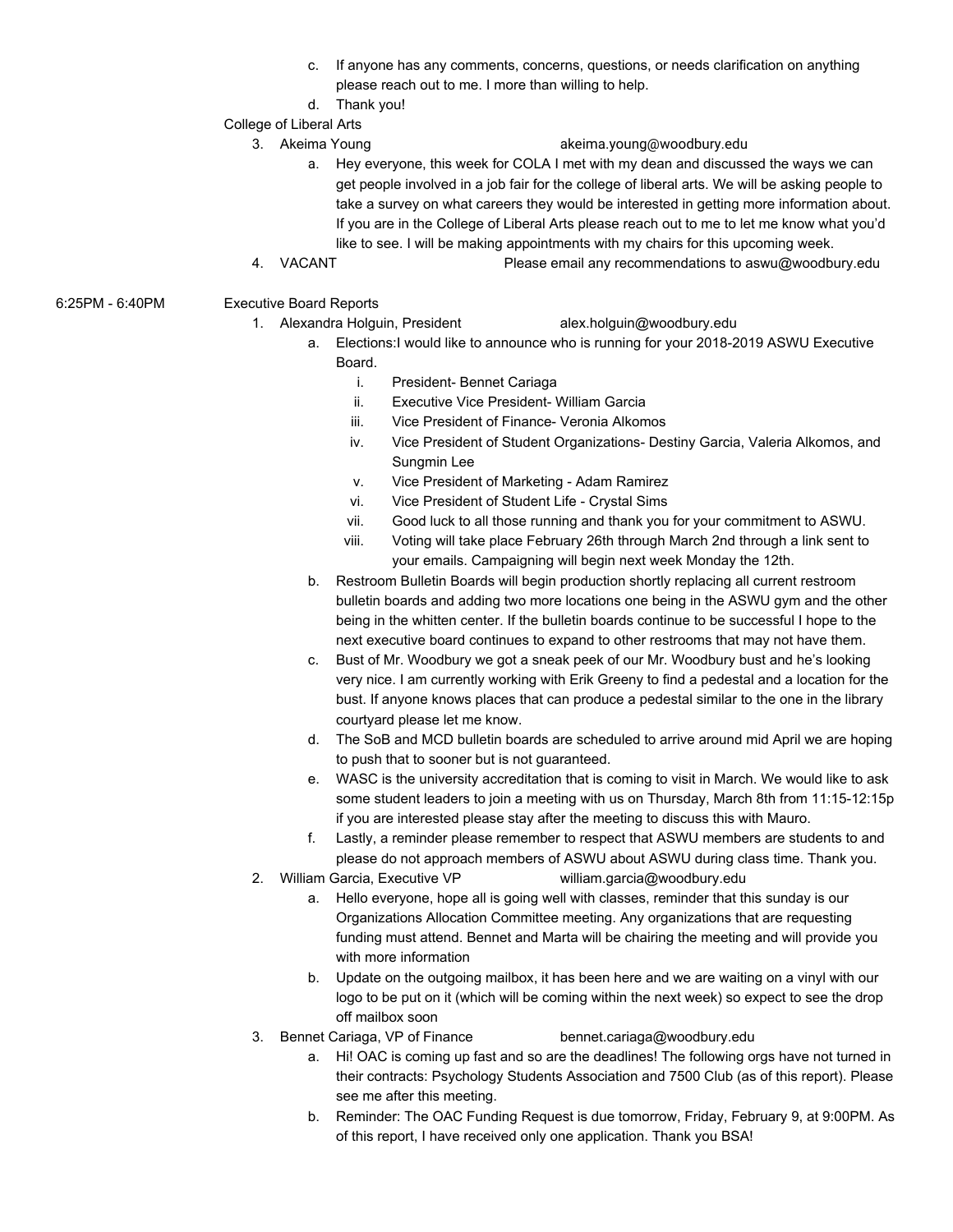- c. Additionally, the OAC Presentations are also due tomorrow, Friday, February 9, at 11:59PM. As of this report, I have received no presentations.
- d. Woody's Lounge Furniture I am excited to announce that the lounge furniture for Woody's is set to be installed on Tuesday, February 20!
- 4. Marta Huo, VP of Student Orgs marta.huo@woodbury.edu
	- a. Hello everyone, hope all is well. I would like to get feedback on the ord emails so for those of you who have tried it out, please feel free to speak up now about any problems you ran into or any questions about how to use it, do you guys like it?
	- b. Just a reminder to everyone, please take down you flyers as soon as you can when your event is over. I have created a guidelines for posting, it is on the ASWU website under docs and forms, organization forms, and it will be posted up on the bulletin boards. Please refer to it and follow these guidelines or you will be fined.
	- c. CEO please take down your breast cancer banner if it is still up thank you
	- d. Now I would like to welcome the veterans organization to assembly, they are the newest organization on campus.
	- e. Lastly, spirit week is from April 2nd to April 6th, we are encouraging you all to table everyday. The theme for Monday is art, so you can table with any crafty activities. Tuesday is sports, so you can collab with each other to host a game. Wednesday is org row, so if you do not want to table every day, Wednesday would be the day you should definitely table for. Thursday is swag day, ASWU will be giving out limited edition swag on this day, so you can table and marketing your own org as well as hand out swag. Friday is Woodstock prep day, so anything related to how one would prep for it.
	- f. Please reach out to me if you need any ideas on what to do for tabling or anything else. Thank you
- 5. Adam Ramirez, VP of Marketing adam.ramirez@woodbury.edu
	- a. Hey everyone, to reiterate what Marta said, we want spirit week to be inclusive of all organizations, so make sure to plan something according to each theme as an effective spirit week would consist of as many activities and events going on simultaneously.
	- b. Tablecloths are being processed now so I will hand them to each respective org as soon as they are in
	- c. I've uploaded a guideline for flyer placement on the aswu website which you can find under the documents tab, it is right under the flyer stamp link. Make sure to follow the guidelines or flyers will be taken down
	- d. Again, if your event is in collaboration with another org or school, and you are OAC funded, make sure a FREA is submitted for both your org and the other org or school, and don't forget to CC me when submitting your flyer.
	- e. Also, all organization emails have been updated on the aswu website
- 6. Autumn Davis, VP of Student Life autumn.davis@woodbury.edu
	- a. Hi all! I have a lot of updates regarding Woodstock so please be paying attention!
		- i. I am pleased to report we will be having 2 student performers at this year's event! One is Malik, a woodstock veteran, who will be doing our transition sets. Our second artist is Johnny Goth- who happens to be managed by a film student here. He's also a student himself!
		- ii. As for Organizations, here are all the contributions I have so far... Thank you thank you thank you for getting them in on time. Zone v is dong polaroids and snap filter, Sunnies are doing inflatable obstacle course CEO mocktails/flash tattoos, Phi sig doing mocktails and flash tattoos with CEO RHA is doing pinatas and glowsticks Betas doing bucket list board Animation & Unity doing giant jenga or bowling AIAS doing Canvas paint throw, and ASA is having Hookah from 5-11pm. It isn't too late to collaborate or send me Ideas, I encourage everyone to do so. For those I gave Extensions to please have the idea in to my no later than tomorrow at 8pm. A super special thank you to both CEO club and Accounting society for donating funds towards artists- I won't make announcements yet, but the lineup this year is coming along very well!
		- iii. We also would like to ask for help from any Design students- specifically graphic design to help us with marketing and our event logo this year. If you are